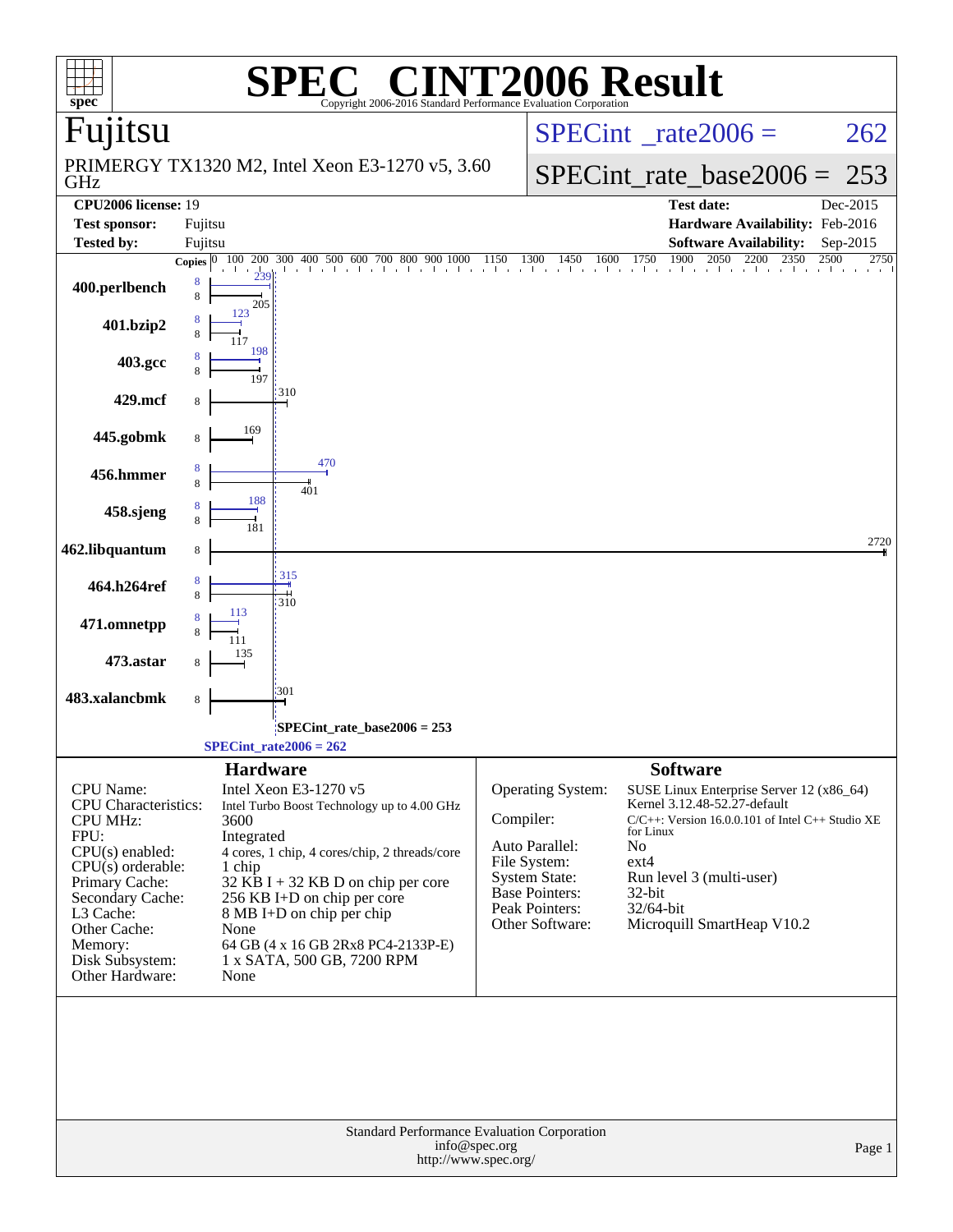

# **[SPEC CINT2006 Result](http://www.spec.org/auto/cpu2006/Docs/result-fields.html#SPECCINT2006Result)**

### Fujitsu

GHz PRIMERGY TX1320 M2, Intel Xeon E3-1270 v5, 3.60 SPECint rate  $2006 = 262$ 

### [SPECint\\_rate\\_base2006 =](http://www.spec.org/auto/cpu2006/Docs/result-fields.html#SPECintratebase2006) 253

**[CPU2006 license:](http://www.spec.org/auto/cpu2006/Docs/result-fields.html#CPU2006license)** 19 **[Test date:](http://www.spec.org/auto/cpu2006/Docs/result-fields.html#Testdate)** Dec-2015 **[Test sponsor:](http://www.spec.org/auto/cpu2006/Docs/result-fields.html#Testsponsor)** Fujitsu **[Hardware Availability:](http://www.spec.org/auto/cpu2006/Docs/result-fields.html#HardwareAvailability)** Feb-2016 **[Tested by:](http://www.spec.org/auto/cpu2006/Docs/result-fields.html#Testedby)** Fujitsu **[Software Availability:](http://www.spec.org/auto/cpu2006/Docs/result-fields.html#SoftwareAvailability)** Sep-2015

### **[Results Table](http://www.spec.org/auto/cpu2006/Docs/result-fields.html#ResultsTable)**

|                                                                                                          | <b>Base</b>   |                |            |                |             | <b>Peak</b>    |                 |               |                |              |                |              |                |              |
|----------------------------------------------------------------------------------------------------------|---------------|----------------|------------|----------------|-------------|----------------|-----------------|---------------|----------------|--------------|----------------|--------------|----------------|--------------|
| <b>Benchmark</b>                                                                                         | <b>Copies</b> | <b>Seconds</b> | Ratio      | <b>Seconds</b> | Ratio       | <b>Seconds</b> | Ratio           | <b>Copies</b> | <b>Seconds</b> | <b>Ratio</b> | <b>Seconds</b> | <b>Ratio</b> | <b>Seconds</b> | <b>Ratio</b> |
| 400.perlbench                                                                                            |               | 380            | 206        | 382            | 205         | 381            | 205             | 8             | 327            | 239          | 325            | 240          | 327            | 239          |
| 401.bzip2                                                                                                |               | 648            | 119        | 660            | <u>117</u>  | 670            | 115             | 8             | 627            | 123          | 629            | 123          | 627            | 123          |
| $403.\mathrm{gcc}$                                                                                       |               | 325            | 198        | 326            | 197         | 326            | 197             | 8             | 326            | 197          | 325            | 198          | 326            | <u>198</u>   |
| $429$ .mcf                                                                                               |               | 237            | 308        | 235            | <b>310</b>  | 235            | 310             | 8             | 237            | 308          | 235            | 310          | 235            | 310          |
| 445.gobmk                                                                                                |               | 495            | 170        | 496            | <u>169</u>  | 499            | 168             | 8             | 495            | 170          | 496            | 169          | 499            | 168          |
| 456.hmmer                                                                                                |               | 186            | 401        | 189            | 395         | 186            | 402l            | 8             | 159            | 470          | 159            | 470          | 160            | 468          |
| $458$ .sjeng                                                                                             |               | 534            | 181        | 536            | 181         | 532            | 182l            | 8             | 514            | 188          | 512            | 189          | 514            | 188          |
| 462.libquantum                                                                                           |               | 60.9           | 2720       | 61.1           | 2710        | 61.0           | 2720            | 8             | 60.9           | 2720         | 61.1           | 2710         | 61.0           | 2720         |
| 464.h264ref                                                                                              |               | 571            | <b>310</b> | 547            | 324         | 574            | 308             | 8             | 550            | 322          | 563            | 314          | 562            | 315          |
| 471.omnetpp                                                                                              |               | 451            | 111        | 452            | <u> 111</u> | 453            | 11 <sub>0</sub> | 8             | 441            | 113          | 441            | 113          | 442            | 113          |
| 473.astar                                                                                                |               | 415            | 135        | 416            | 135I        | 415            | 135             | 8             | 415            | 135          | 416            | 135          | 415            | 135          |
| 483.xalancbmk                                                                                            |               | 183            | 301        | 183            | 301         | 184            | 300l            | 8             | 183            | 301          | 183            | 301          | 184            | 300          |
| Results appear in the order in which they were run. Bold underlined text indicates a median measurement. |               |                |            |                |             |                |                 |               |                |              |                |              |                |              |

### **[Submit Notes](http://www.spec.org/auto/cpu2006/Docs/result-fields.html#SubmitNotes)**

 The taskset mechanism was used to bind copies to processors. The config file option 'submit' was used to generate taskset commands to bind each copy to a specific processor. For details, please see the config file.

### **[Operating System Notes](http://www.spec.org/auto/cpu2006/Docs/result-fields.html#OperatingSystemNotes)**

Stack size set to unlimited using "ulimit -s unlimited"

### **[Platform Notes](http://www.spec.org/auto/cpu2006/Docs/result-fields.html#PlatformNotes)**

Standard Performance Evaluation Corporation BIOS configuration: Sysinfo program /home/SPECcpu2006/config/sysinfo.rev6914 \$Rev: 6914 \$ \$Date:: 2014-06-25 #\$ e3fbb8667b5a285932ceab81e28219e1 running on TX1320M2 Wed Dec 16 14:08:08 2015 This section contains SUT (System Under Test) info as seen by some common utilities. To remove or add to this section, see: <http://www.spec.org/cpu2006/Docs/config.html#sysinfo> From /proc/cpuinfo model name : Intel(R) Xeon(R) CPU E3-1270 v5 @ 3.60GHz 1 "physical id"s (chips) 8 "processors" cores, siblings (Caution: counting these is hw and system dependent. The following excerpts from /proc/cpuinfo might not be reliable. Use with caution.) cpu cores : 4 Continued on next page

[info@spec.org](mailto:info@spec.org) <http://www.spec.org/>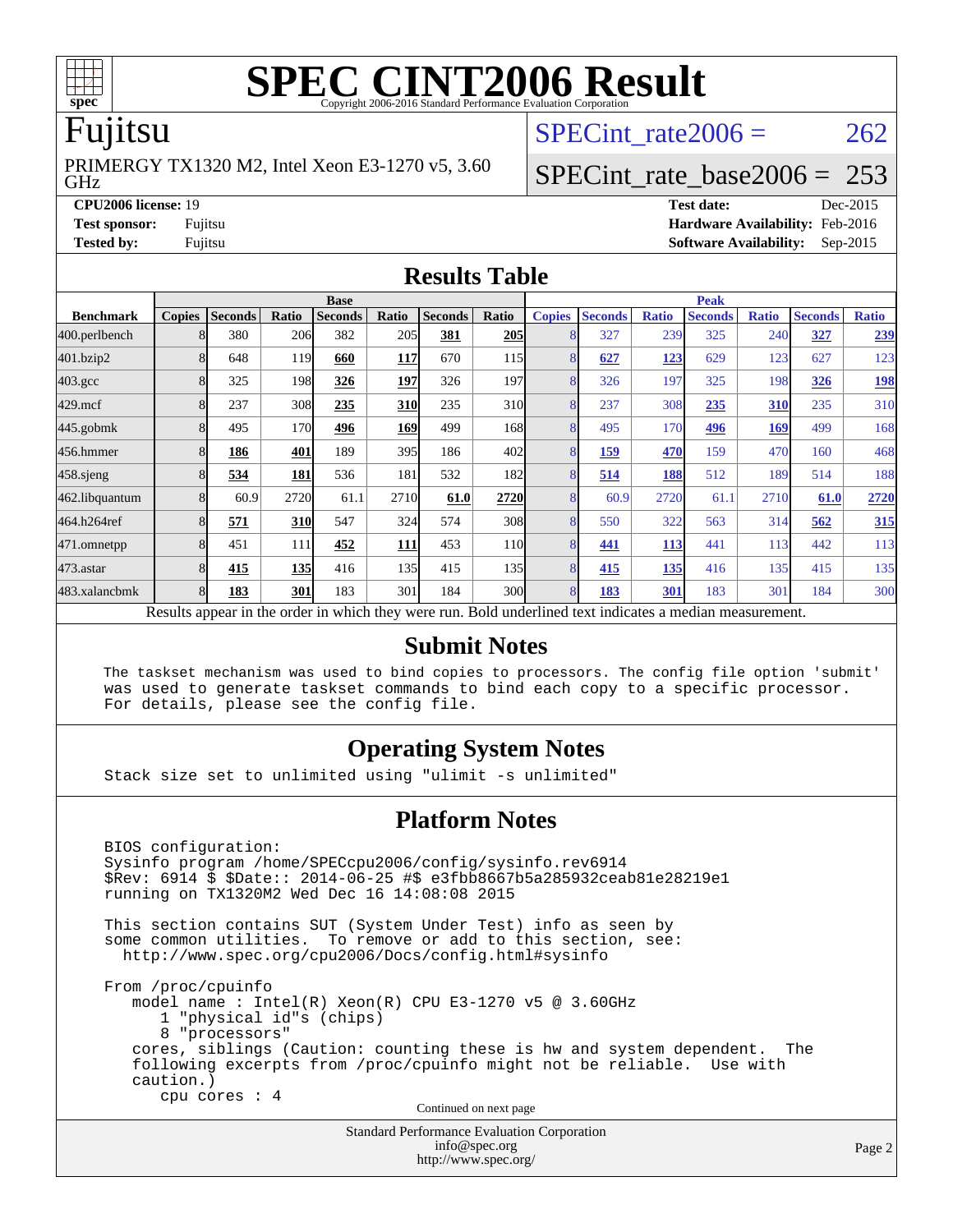

### **[SPEC CINT2006 Result](http://www.spec.org/auto/cpu2006/Docs/result-fields.html#SPECCINT2006Result)** Copyright 2006-2016 Standard Performance Evaluation Corporation

### Fujitsu

GHz PRIMERGY TX1320 M2, Intel Xeon E3-1270 v5, 3.60 SPECint rate $2006 = 262$ 

[SPECint\\_rate\\_base2006 =](http://www.spec.org/auto/cpu2006/Docs/result-fields.html#SPECintratebase2006)  $253$ 

**[CPU2006 license:](http://www.spec.org/auto/cpu2006/Docs/result-fields.html#CPU2006license)** 19 **[Test date:](http://www.spec.org/auto/cpu2006/Docs/result-fields.html#Testdate)** Dec-2015 **[Test sponsor:](http://www.spec.org/auto/cpu2006/Docs/result-fields.html#Testsponsor)** Fujitsu **[Hardware Availability:](http://www.spec.org/auto/cpu2006/Docs/result-fields.html#HardwareAvailability)** Feb-2016 **[Tested by:](http://www.spec.org/auto/cpu2006/Docs/result-fields.html#Testedby)** Fujitsu **[Software Availability:](http://www.spec.org/auto/cpu2006/Docs/result-fields.html#SoftwareAvailability)** Sep-2015

### **[Platform Notes \(Continued\)](http://www.spec.org/auto/cpu2006/Docs/result-fields.html#PlatformNotes)**

 siblings : 8 physical 0: cores 0 1 2 3 cache size : 8192 KB From /proc/meminfo<br>MemTotal: 65906076 kB HugePages\_Total: 0<br>Hugepagesize: 2048 kB Hugepagesize: /usr/bin/lsb\_release -d SUSE Linux Enterprise Server 12 From /etc/\*release\* /etc/\*version\* SuSE-release: SUSE Linux Enterprise Server 12 (x86\_64) VERSION = 12 PATCHLEVEL = 0 # This file is deprecated and will be removed in a future service pack or release. # Please check /etc/os-release for details about this release. os-release: NAME="SLES" VERSION="12" VERSION\_ID="12" PRETTY NAME="SUSE Linux Enterprise Server 12" ID="sles" ANSI\_COLOR="0;32" CPE\_NAME="cpe:/o:suse:sles:12" uname -a: Linux TX1320M2 3.12.48-52.27-default #1 SMP Mon Oct 5 10:08:10 UTC 2015 (314f0e3) x86\_64 x86\_64 x86\_64 GNU/Linux run-level 5 Dec 16 14:06 SPEC is set to: /home/SPECcpu2006 Filesystem Type Size Used Avail Use% Mounted on<br>/dev/sda3 xfs 1.6T 3.9G 1.6T 1% /home 3.9G 1.6T Additional information from dmidecode: Warning: Use caution when you interpret this section. The 'dmidecode' program reads system data which is "intended to allow hardware to be accurately determined", but the intent may not be met, as there are frequent changes to hardware, firmware, and the "DMTF SMBIOS" standard. BIOS FUJITSU // American Megatrends Inc. V5.0.0.11 R1.1.0 for D3373-A1x 10/30/2015 Memory: 4x SK Hynix HMA82GU7MFR8N-TF 16 GB 2 rank 2133 MHz (End of data from sysinfo program)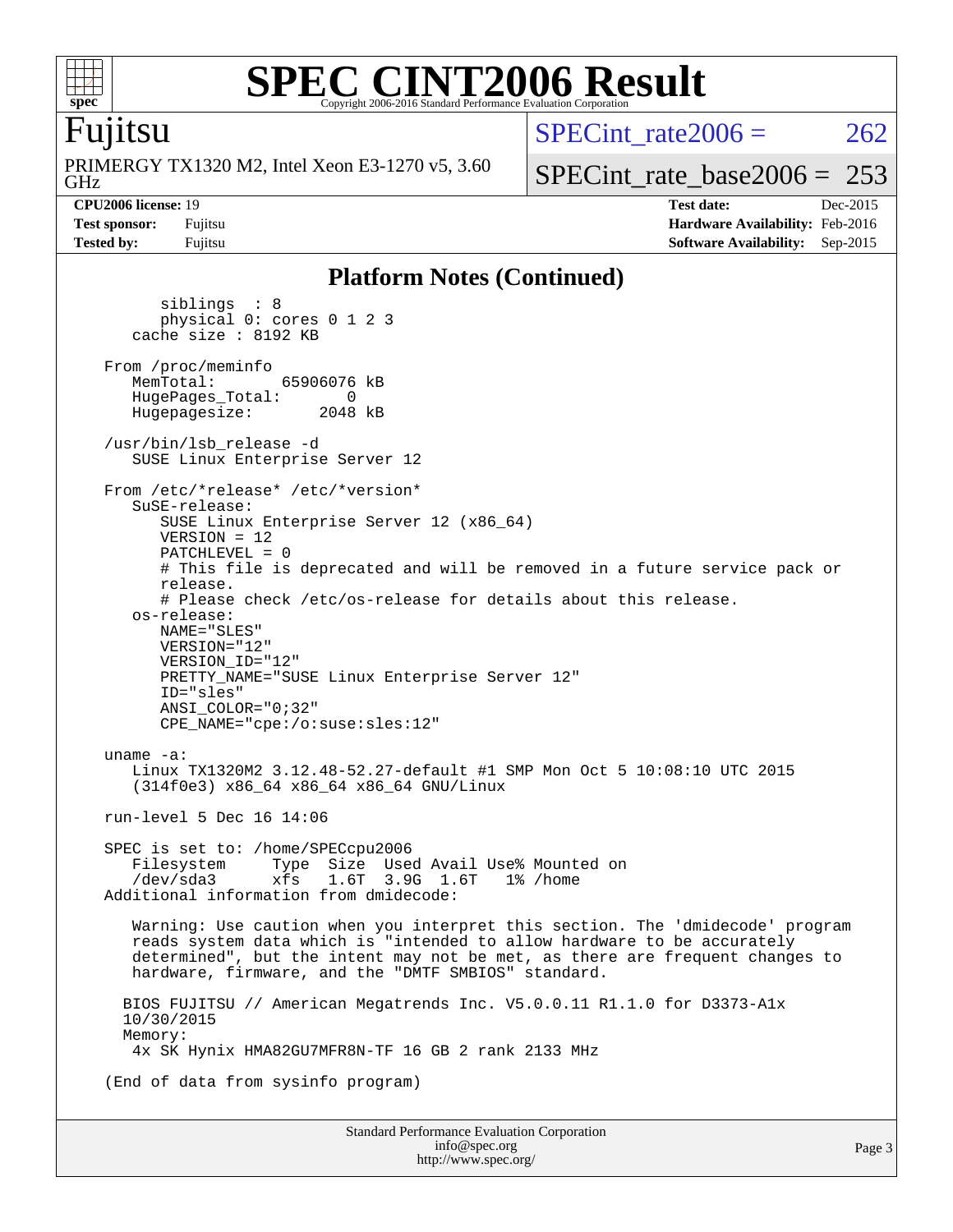

## **[SPEC CINT2006 Result](http://www.spec.org/auto/cpu2006/Docs/result-fields.html#SPECCINT2006Result)**

### Fujitsu

GHz PRIMERGY TX1320 M2, Intel Xeon E3-1270 v5, 3.60 SPECint rate $2006 = 262$ 

[SPECint\\_rate\\_base2006 =](http://www.spec.org/auto/cpu2006/Docs/result-fields.html#SPECintratebase2006) 253

**[CPU2006 license:](http://www.spec.org/auto/cpu2006/Docs/result-fields.html#CPU2006license)** 19 **[Test date:](http://www.spec.org/auto/cpu2006/Docs/result-fields.html#Testdate)** Dec-2015 **[Test sponsor:](http://www.spec.org/auto/cpu2006/Docs/result-fields.html#Testsponsor)** Fujitsu **[Hardware Availability:](http://www.spec.org/auto/cpu2006/Docs/result-fields.html#HardwareAvailability)** Feb-2016 **[Tested by:](http://www.spec.org/auto/cpu2006/Docs/result-fields.html#Testedby)** Fujitsu **[Software Availability:](http://www.spec.org/auto/cpu2006/Docs/result-fields.html#SoftwareAvailability)** Sep-2015

### **[General Notes](http://www.spec.org/auto/cpu2006/Docs/result-fields.html#GeneralNotes)**

Environment variables set by runspec before the start of the run: LD\_LIBRARY\_PATH = "/home/SPECcpu2006/libs/32:/home/SPECcpu2006/libs/64:/home/SPECcpu2006/sh"

 Binaries compiled on a system with 1x Intel Core i5-4670K CPU + 32GB memory using RedHat EL 7.1 Transparent Huge Pages enabled with: echo always > /sys/kernel/mm/transparent\_hugepage/enabled

For information about Fujitsu please visit: <http://www.fujitsu.com>

### **[Base Compiler Invocation](http://www.spec.org/auto/cpu2006/Docs/result-fields.html#BaseCompilerInvocation)**

[C benchmarks](http://www.spec.org/auto/cpu2006/Docs/result-fields.html#Cbenchmarks):

[icc -m32 -L/opt/intel/compilers\\_and\\_libraries\\_2016/linux/compiler/lib/ia32\\_lin](http://www.spec.org/cpu2006/results/res2016q1/cpu2006-20160111-38694.flags.html#user_CCbase_intel_icc_e10256ba5924b668798078a321b0cb3f)

### [C++ benchmarks:](http://www.spec.org/auto/cpu2006/Docs/result-fields.html#CXXbenchmarks)

[icpc -m32 -L/opt/intel/compilers\\_and\\_libraries\\_2016/linux/compiler/lib/ia32\\_lin](http://www.spec.org/cpu2006/results/res2016q1/cpu2006-20160111-38694.flags.html#user_CXXbase_intel_icpc_b4f50a394bdb4597aa5879c16bc3f5c5)

### **[Base Portability Flags](http://www.spec.org/auto/cpu2006/Docs/result-fields.html#BasePortabilityFlags)**

 400.perlbench: [-D\\_FILE\\_OFFSET\\_BITS=64](http://www.spec.org/cpu2006/results/res2016q1/cpu2006-20160111-38694.flags.html#user_basePORTABILITY400_perlbench_file_offset_bits_64_438cf9856305ebd76870a2c6dc2689ab) [-DSPEC\\_CPU\\_LINUX\\_IA32](http://www.spec.org/cpu2006/results/res2016q1/cpu2006-20160111-38694.flags.html#b400.perlbench_baseCPORTABILITY_DSPEC_CPU_LINUX_IA32) 401.bzip2: [-D\\_FILE\\_OFFSET\\_BITS=64](http://www.spec.org/cpu2006/results/res2016q1/cpu2006-20160111-38694.flags.html#user_basePORTABILITY401_bzip2_file_offset_bits_64_438cf9856305ebd76870a2c6dc2689ab) 403.gcc: [-D\\_FILE\\_OFFSET\\_BITS=64](http://www.spec.org/cpu2006/results/res2016q1/cpu2006-20160111-38694.flags.html#user_basePORTABILITY403_gcc_file_offset_bits_64_438cf9856305ebd76870a2c6dc2689ab) 429.mcf: [-D\\_FILE\\_OFFSET\\_BITS=64](http://www.spec.org/cpu2006/results/res2016q1/cpu2006-20160111-38694.flags.html#user_basePORTABILITY429_mcf_file_offset_bits_64_438cf9856305ebd76870a2c6dc2689ab) 445.gobmk: [-D\\_FILE\\_OFFSET\\_BITS=64](http://www.spec.org/cpu2006/results/res2016q1/cpu2006-20160111-38694.flags.html#user_basePORTABILITY445_gobmk_file_offset_bits_64_438cf9856305ebd76870a2c6dc2689ab) 456.hmmer: [-D\\_FILE\\_OFFSET\\_BITS=64](http://www.spec.org/cpu2006/results/res2016q1/cpu2006-20160111-38694.flags.html#user_basePORTABILITY456_hmmer_file_offset_bits_64_438cf9856305ebd76870a2c6dc2689ab) 458.sjeng: [-D\\_FILE\\_OFFSET\\_BITS=64](http://www.spec.org/cpu2006/results/res2016q1/cpu2006-20160111-38694.flags.html#user_basePORTABILITY458_sjeng_file_offset_bits_64_438cf9856305ebd76870a2c6dc2689ab) 462.libquantum: [-D\\_FILE\\_OFFSET\\_BITS=64](http://www.spec.org/cpu2006/results/res2016q1/cpu2006-20160111-38694.flags.html#user_basePORTABILITY462_libquantum_file_offset_bits_64_438cf9856305ebd76870a2c6dc2689ab) [-DSPEC\\_CPU\\_LINUX](http://www.spec.org/cpu2006/results/res2016q1/cpu2006-20160111-38694.flags.html#b462.libquantum_baseCPORTABILITY_DSPEC_CPU_LINUX) 464.h264ref: [-D\\_FILE\\_OFFSET\\_BITS=64](http://www.spec.org/cpu2006/results/res2016q1/cpu2006-20160111-38694.flags.html#user_basePORTABILITY464_h264ref_file_offset_bits_64_438cf9856305ebd76870a2c6dc2689ab) 471.omnetpp: [-D\\_FILE\\_OFFSET\\_BITS=64](http://www.spec.org/cpu2006/results/res2016q1/cpu2006-20160111-38694.flags.html#user_basePORTABILITY471_omnetpp_file_offset_bits_64_438cf9856305ebd76870a2c6dc2689ab) 473.astar: [-D\\_FILE\\_OFFSET\\_BITS=64](http://www.spec.org/cpu2006/results/res2016q1/cpu2006-20160111-38694.flags.html#user_basePORTABILITY473_astar_file_offset_bits_64_438cf9856305ebd76870a2c6dc2689ab) 483.xalancbmk: [-D\\_FILE\\_OFFSET\\_BITS=64](http://www.spec.org/cpu2006/results/res2016q1/cpu2006-20160111-38694.flags.html#user_basePORTABILITY483_xalancbmk_file_offset_bits_64_438cf9856305ebd76870a2c6dc2689ab) [-DSPEC\\_CPU\\_LINUX](http://www.spec.org/cpu2006/results/res2016q1/cpu2006-20160111-38694.flags.html#b483.xalancbmk_baseCXXPORTABILITY_DSPEC_CPU_LINUX)

### **[Base Optimization Flags](http://www.spec.org/auto/cpu2006/Docs/result-fields.html#BaseOptimizationFlags)**

### [C benchmarks](http://www.spec.org/auto/cpu2006/Docs/result-fields.html#Cbenchmarks):

[-xCORE-AVX2](http://www.spec.org/cpu2006/results/res2016q1/cpu2006-20160111-38694.flags.html#user_CCbase_f-xAVX2_5f5fc0cbe2c9f62c816d3e45806c70d7) [-ipo](http://www.spec.org/cpu2006/results/res2016q1/cpu2006-20160111-38694.flags.html#user_CCbase_f-ipo) [-O3](http://www.spec.org/cpu2006/results/res2016q1/cpu2006-20160111-38694.flags.html#user_CCbase_f-O3) [-no-prec-div](http://www.spec.org/cpu2006/results/res2016q1/cpu2006-20160111-38694.flags.html#user_CCbase_f-no-prec-div) [-opt-prefetch](http://www.spec.org/cpu2006/results/res2016q1/cpu2006-20160111-38694.flags.html#user_CCbase_f-opt-prefetch) [-opt-mem-layout-trans=3](http://www.spec.org/cpu2006/results/res2016q1/cpu2006-20160111-38694.flags.html#user_CCbase_f-opt-mem-layout-trans_a7b82ad4bd7abf52556d4961a2ae94d5)

#### [C++ benchmarks:](http://www.spec.org/auto/cpu2006/Docs/result-fields.html#CXXbenchmarks)

[-xCORE-AVX2](http://www.spec.org/cpu2006/results/res2016q1/cpu2006-20160111-38694.flags.html#user_CXXbase_f-xAVX2_5f5fc0cbe2c9f62c816d3e45806c70d7) [-ipo](http://www.spec.org/cpu2006/results/res2016q1/cpu2006-20160111-38694.flags.html#user_CXXbase_f-ipo) [-O3](http://www.spec.org/cpu2006/results/res2016q1/cpu2006-20160111-38694.flags.html#user_CXXbase_f-O3) [-no-prec-div](http://www.spec.org/cpu2006/results/res2016q1/cpu2006-20160111-38694.flags.html#user_CXXbase_f-no-prec-div) [-opt-prefetch](http://www.spec.org/cpu2006/results/res2016q1/cpu2006-20160111-38694.flags.html#user_CXXbase_f-opt-prefetch) [-opt-mem-layout-trans=3](http://www.spec.org/cpu2006/results/res2016q1/cpu2006-20160111-38694.flags.html#user_CXXbase_f-opt-mem-layout-trans_a7b82ad4bd7abf52556d4961a2ae94d5) [-Wl,-z,muldefs](http://www.spec.org/cpu2006/results/res2016q1/cpu2006-20160111-38694.flags.html#user_CXXbase_link_force_multiple1_74079c344b956b9658436fd1b6dd3a8a) [-L/sh -lsmartheap](http://www.spec.org/cpu2006/results/res2016q1/cpu2006-20160111-38694.flags.html#user_CXXbase_SmartHeap_32f6c82aa1ed9c52345d30cf6e4a0499)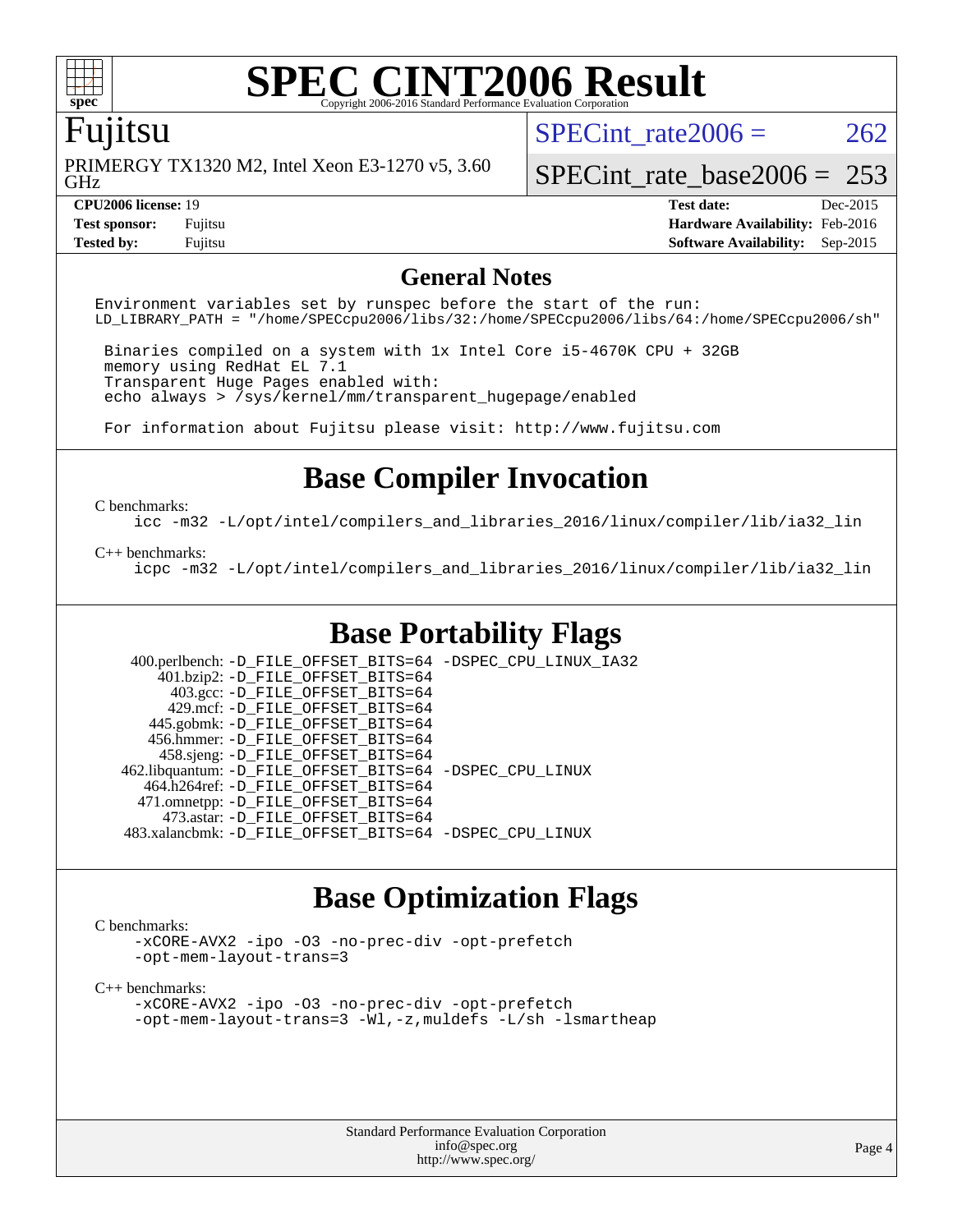

### **[SPEC CINT2006 Result](http://www.spec.org/auto/cpu2006/Docs/result-fields.html#SPECCINT2006Result)** Copyright 2006-2016 Standard Performance Evaluation

### Fujitsu

GHz PRIMERGY TX1320 M2, Intel Xeon E3-1270 v5, 3.60 SPECint rate $2006 = 262$ 

[SPECint\\_rate\\_base2006 =](http://www.spec.org/auto/cpu2006/Docs/result-fields.html#SPECintratebase2006)  $253$ 

**[CPU2006 license:](http://www.spec.org/auto/cpu2006/Docs/result-fields.html#CPU2006license)** 19 **[Test date:](http://www.spec.org/auto/cpu2006/Docs/result-fields.html#Testdate)** Dec-2015 **[Test sponsor:](http://www.spec.org/auto/cpu2006/Docs/result-fields.html#Testsponsor)** Fujitsu **[Hardware Availability:](http://www.spec.org/auto/cpu2006/Docs/result-fields.html#HardwareAvailability)** Feb-2016 **[Tested by:](http://www.spec.org/auto/cpu2006/Docs/result-fields.html#Testedby)** Fujitsu **[Software Availability:](http://www.spec.org/auto/cpu2006/Docs/result-fields.html#SoftwareAvailability)** Sep-2015

### **[Base Other Flags](http://www.spec.org/auto/cpu2006/Docs/result-fields.html#BaseOtherFlags)**

[C benchmarks](http://www.spec.org/auto/cpu2006/Docs/result-fields.html#Cbenchmarks):

403.gcc: [-Dalloca=\\_alloca](http://www.spec.org/cpu2006/results/res2016q1/cpu2006-20160111-38694.flags.html#b403.gcc_baseEXTRA_CFLAGS_Dalloca_be3056838c12de2578596ca5467af7f3)

**[Peak Compiler Invocation](http://www.spec.org/auto/cpu2006/Docs/result-fields.html#PeakCompilerInvocation)**

[C benchmarks \(except as noted below\)](http://www.spec.org/auto/cpu2006/Docs/result-fields.html#Cbenchmarksexceptasnotedbelow):

[icc -m32 -L/opt/intel/compilers\\_and\\_libraries\\_2016/linux/compiler/lib/ia32\\_lin](http://www.spec.org/cpu2006/results/res2016q1/cpu2006-20160111-38694.flags.html#user_CCpeak_intel_icc_e10256ba5924b668798078a321b0cb3f)

400.perlbench: [icc -m64](http://www.spec.org/cpu2006/results/res2016q1/cpu2006-20160111-38694.flags.html#user_peakCCLD400_perlbench_intel_icc_64bit_bda6cc9af1fdbb0edc3795bac97ada53)

401.bzip2: [icc -m64](http://www.spec.org/cpu2006/results/res2016q1/cpu2006-20160111-38694.flags.html#user_peakCCLD401_bzip2_intel_icc_64bit_bda6cc9af1fdbb0edc3795bac97ada53)

456.hmmer: [icc -m64](http://www.spec.org/cpu2006/results/res2016q1/cpu2006-20160111-38694.flags.html#user_peakCCLD456_hmmer_intel_icc_64bit_bda6cc9af1fdbb0edc3795bac97ada53)

458.sjeng: [icc -m64](http://www.spec.org/cpu2006/results/res2016q1/cpu2006-20160111-38694.flags.html#user_peakCCLD458_sjeng_intel_icc_64bit_bda6cc9af1fdbb0edc3795bac97ada53)

[C++ benchmarks:](http://www.spec.org/auto/cpu2006/Docs/result-fields.html#CXXbenchmarks)

[icpc -m32 -L/opt/intel/compilers\\_and\\_libraries\\_2016/linux/compiler/lib/ia32\\_lin](http://www.spec.org/cpu2006/results/res2016q1/cpu2006-20160111-38694.flags.html#user_CXXpeak_intel_icpc_b4f50a394bdb4597aa5879c16bc3f5c5)

### **[Peak Portability Flags](http://www.spec.org/auto/cpu2006/Docs/result-fields.html#PeakPortabilityFlags)**

 400.perlbench: [-D\\_FILE\\_OFFSET\\_BITS=64](http://www.spec.org/cpu2006/results/res2016q1/cpu2006-20160111-38694.flags.html#user_peakPORTABILITY400_perlbench_file_offset_bits_64_438cf9856305ebd76870a2c6dc2689ab) [-DSPEC\\_CPU\\_LP64](http://www.spec.org/cpu2006/results/res2016q1/cpu2006-20160111-38694.flags.html#b400.perlbench_peakCPORTABILITY_DSPEC_CPU_LP64) [-DSPEC\\_CPU\\_LINUX\\_X64](http://www.spec.org/cpu2006/results/res2016q1/cpu2006-20160111-38694.flags.html#b400.perlbench_peakCPORTABILITY_DSPEC_CPU_LINUX_X64) 401.bzip2: [-D\\_FILE\\_OFFSET\\_BITS=64](http://www.spec.org/cpu2006/results/res2016q1/cpu2006-20160111-38694.flags.html#user_peakPORTABILITY401_bzip2_file_offset_bits_64_438cf9856305ebd76870a2c6dc2689ab) [-DSPEC\\_CPU\\_LP64](http://www.spec.org/cpu2006/results/res2016q1/cpu2006-20160111-38694.flags.html#suite_peakCPORTABILITY401_bzip2_DSPEC_CPU_LP64) 403.gcc: [-D\\_FILE\\_OFFSET\\_BITS=64](http://www.spec.org/cpu2006/results/res2016q1/cpu2006-20160111-38694.flags.html#user_peakPORTABILITY403_gcc_file_offset_bits_64_438cf9856305ebd76870a2c6dc2689ab) 429.mcf: [-D\\_FILE\\_OFFSET\\_BITS=64](http://www.spec.org/cpu2006/results/res2016q1/cpu2006-20160111-38694.flags.html#user_peakPORTABILITY429_mcf_file_offset_bits_64_438cf9856305ebd76870a2c6dc2689ab) 445.gobmk: [-D\\_FILE\\_OFFSET\\_BITS=64](http://www.spec.org/cpu2006/results/res2016q1/cpu2006-20160111-38694.flags.html#user_peakPORTABILITY445_gobmk_file_offset_bits_64_438cf9856305ebd76870a2c6dc2689ab) 456.hmmer: [-D\\_FILE\\_OFFSET\\_BITS=64](http://www.spec.org/cpu2006/results/res2016q1/cpu2006-20160111-38694.flags.html#user_peakPORTABILITY456_hmmer_file_offset_bits_64_438cf9856305ebd76870a2c6dc2689ab) [-DSPEC\\_CPU\\_LP64](http://www.spec.org/cpu2006/results/res2016q1/cpu2006-20160111-38694.flags.html#suite_peakCPORTABILITY456_hmmer_DSPEC_CPU_LP64) 458.sjeng: [-D\\_FILE\\_OFFSET\\_BITS=64](http://www.spec.org/cpu2006/results/res2016q1/cpu2006-20160111-38694.flags.html#user_peakPORTABILITY458_sjeng_file_offset_bits_64_438cf9856305ebd76870a2c6dc2689ab) [-DSPEC\\_CPU\\_LP64](http://www.spec.org/cpu2006/results/res2016q1/cpu2006-20160111-38694.flags.html#suite_peakCPORTABILITY458_sjeng_DSPEC_CPU_LP64) 462.libquantum: [-D\\_FILE\\_OFFSET\\_BITS=64](http://www.spec.org/cpu2006/results/res2016q1/cpu2006-20160111-38694.flags.html#user_peakPORTABILITY462_libquantum_file_offset_bits_64_438cf9856305ebd76870a2c6dc2689ab) [-DSPEC\\_CPU\\_LINUX](http://www.spec.org/cpu2006/results/res2016q1/cpu2006-20160111-38694.flags.html#b462.libquantum_peakCPORTABILITY_DSPEC_CPU_LINUX) 464.h264ref: [-D\\_FILE\\_OFFSET\\_BITS=64](http://www.spec.org/cpu2006/results/res2016q1/cpu2006-20160111-38694.flags.html#user_peakPORTABILITY464_h264ref_file_offset_bits_64_438cf9856305ebd76870a2c6dc2689ab) 471.omnetpp: [-D\\_FILE\\_OFFSET\\_BITS=64](http://www.spec.org/cpu2006/results/res2016q1/cpu2006-20160111-38694.flags.html#user_peakPORTABILITY471_omnetpp_file_offset_bits_64_438cf9856305ebd76870a2c6dc2689ab) 473.astar: [-D\\_FILE\\_OFFSET\\_BITS=64](http://www.spec.org/cpu2006/results/res2016q1/cpu2006-20160111-38694.flags.html#user_peakPORTABILITY473_astar_file_offset_bits_64_438cf9856305ebd76870a2c6dc2689ab) 483.xalancbmk: [-D\\_FILE\\_OFFSET\\_BITS=64](http://www.spec.org/cpu2006/results/res2016q1/cpu2006-20160111-38694.flags.html#user_peakPORTABILITY483_xalancbmk_file_offset_bits_64_438cf9856305ebd76870a2c6dc2689ab) [-DSPEC\\_CPU\\_LINUX](http://www.spec.org/cpu2006/results/res2016q1/cpu2006-20160111-38694.flags.html#b483.xalancbmk_peakCXXPORTABILITY_DSPEC_CPU_LINUX)

### **[Peak Optimization Flags](http://www.spec.org/auto/cpu2006/Docs/result-fields.html#PeakOptimizationFlags)**

[C benchmarks](http://www.spec.org/auto/cpu2006/Docs/result-fields.html#Cbenchmarks):

 400.perlbench: [-xCORE-AVX2](http://www.spec.org/cpu2006/results/res2016q1/cpu2006-20160111-38694.flags.html#user_peakPASS2_CFLAGSPASS2_LDCFLAGS400_perlbench_f-xAVX2_5f5fc0cbe2c9f62c816d3e45806c70d7)(pass 2) [-prof-gen:threadsafe](http://www.spec.org/cpu2006/results/res2016q1/cpu2006-20160111-38694.flags.html#user_peakPASS1_CFLAGSPASS1_LDCFLAGS400_perlbench_prof_gen_21a26eb79f378b550acd7bec9fe4467a)(pass 1) [-ipo](http://www.spec.org/cpu2006/results/res2016q1/cpu2006-20160111-38694.flags.html#user_peakPASS2_CFLAGSPASS2_LDCFLAGS400_perlbench_f-ipo)(pass 2) [-O3](http://www.spec.org/cpu2006/results/res2016q1/cpu2006-20160111-38694.flags.html#user_peakPASS2_CFLAGSPASS2_LDCFLAGS400_perlbench_f-O3)(pass 2) [-no-prec-div](http://www.spec.org/cpu2006/results/res2016q1/cpu2006-20160111-38694.flags.html#user_peakPASS2_CFLAGSPASS2_LDCFLAGS400_perlbench_f-no-prec-div)(pass 2) [-par-num-threads=1](http://www.spec.org/cpu2006/results/res2016q1/cpu2006-20160111-38694.flags.html#user_peakPASS1_CFLAGSPASS1_LDCFLAGS400_perlbench_par_num_threads_786a6ff141b4e9e90432e998842df6c2)(pass 1) [-prof-use](http://www.spec.org/cpu2006/results/res2016q1/cpu2006-20160111-38694.flags.html#user_peakPASS2_CFLAGSPASS2_LDCFLAGS400_perlbench_prof_use_bccf7792157ff70d64e32fe3e1250b55)(pass 2) [-auto-ilp32](http://www.spec.org/cpu2006/results/res2016q1/cpu2006-20160111-38694.flags.html#user_peakCOPTIMIZE400_perlbench_f-auto-ilp32)

Continued on next page

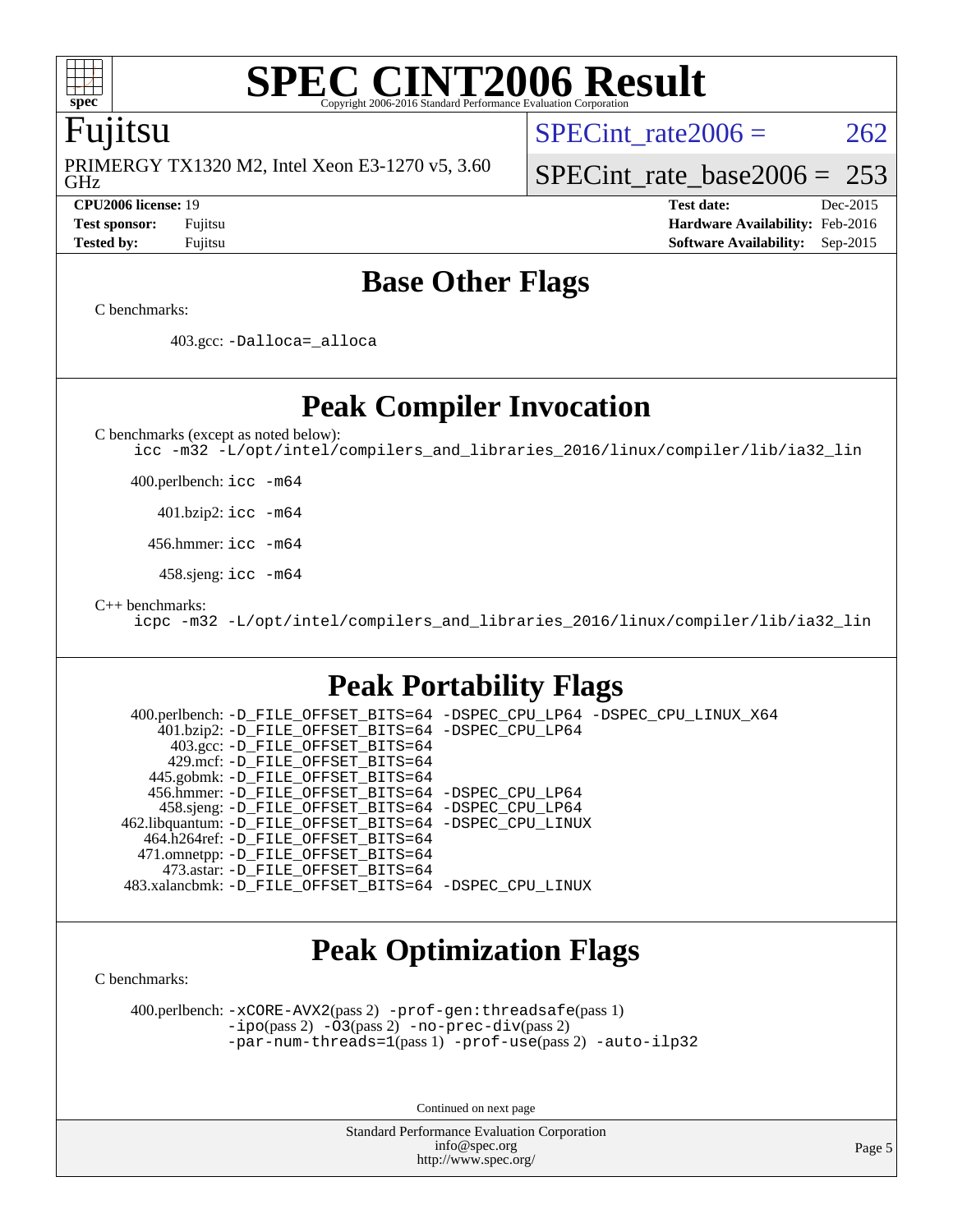

### **[SPEC CINT2006 Result](http://www.spec.org/auto/cpu2006/Docs/result-fields.html#SPECCINT2006Result)** Copyright 2006-2016 Standard Performance Evaluation C

SPECint rate $2006 = 262$ 

Fujitsu

GHz PRIMERGY TX1320 M2, Intel Xeon E3-1270 v5, 3.60 [SPECint\\_rate\\_base2006 =](http://www.spec.org/auto/cpu2006/Docs/result-fields.html#SPECintratebase2006) 253

**[CPU2006 license:](http://www.spec.org/auto/cpu2006/Docs/result-fields.html#CPU2006license)** 19 **[Test date:](http://www.spec.org/auto/cpu2006/Docs/result-fields.html#Testdate)** Dec-2015 **[Test sponsor:](http://www.spec.org/auto/cpu2006/Docs/result-fields.html#Testsponsor)** Fujitsu **[Hardware Availability:](http://www.spec.org/auto/cpu2006/Docs/result-fields.html#HardwareAvailability)** Feb-2016 **[Tested by:](http://www.spec.org/auto/cpu2006/Docs/result-fields.html#Testedby)** Fujitsu **[Software Availability:](http://www.spec.org/auto/cpu2006/Docs/result-fields.html#SoftwareAvailability)** Sep-2015

## **[Peak Optimization Flags \(Continued\)](http://www.spec.org/auto/cpu2006/Docs/result-fields.html#PeakOptimizationFlags)**

```
 401.bzip2: -xCORE-AVX2(pass 2) -prof-gen:threadsafe(pass 1)
               -no-prec-div(pass 2)-par-num-threads=1(pass 1) -prof-use(pass 2) -opt-prefetch
               -auto-ilp32 -ansi-alias
         403.gcc: -xCORE-AVX2 -ipo -O3 -no-prec-div
        429.mcf: basepeak = yes
       445.gobmk: basepeak = yes
       456.hmmer: -xCORE-AVX2 -ipo -O3 -no-prec-div -unroll2 -auto-ilp32
        458.sjeng: -xCORE-AVX2(pass 2) -prof-gen:threadsafe(pass 1)
               -ipo(pass 2) -O3(pass 2) -no-prec-div(pass 2)
               -par-num-threads=1(pass 1) -prof-use(pass 2) -unroll4
               -auto-ilp32
  462.libquantum: basepeak = yes
      464.h264ref: -xCORE-AVX2(pass 2) -prof-gen:threadsafe(pass 1)
               -no-prec-div(pass 2)-par-num-threads=1(pass 1) -prof-use(pass 2) -unroll2
               -ansi-alias
C++ benchmarks: 
     471.omnetpp: -xCORE-AVX2(pass 2) -prof-gen:threadsafe(pass 1)
               -no-prec-div(pass 2)-par-num-threads=1(pass 1) -prof-use(pass 2) -ansi-alias
               -opt-ra-region-strategy=block -Wl,-z,muldefs
               -L/sh -lsmartheap
       473.astar: basepeak = yes
```
### **[Peak Other Flags](http://www.spec.org/auto/cpu2006/Docs/result-fields.html#PeakOtherFlags)**

[C benchmarks](http://www.spec.org/auto/cpu2006/Docs/result-fields.html#Cbenchmarks):

403.gcc: [-Dalloca=\\_alloca](http://www.spec.org/cpu2006/results/res2016q1/cpu2006-20160111-38694.flags.html#b403.gcc_peakEXTRA_CFLAGS_Dalloca_be3056838c12de2578596ca5467af7f3)

483.xalancbmk: basepeak = yes

```
The flags files that were used to format this result can be browsed at
http://www.spec.org/cpu2006/flags/Intel-ic16.0-official-linux64.html
http://www.spec.org/cpu2006/flags/Fujitsu-Platform-Settings-V1.2-HSW-RevA.html
```